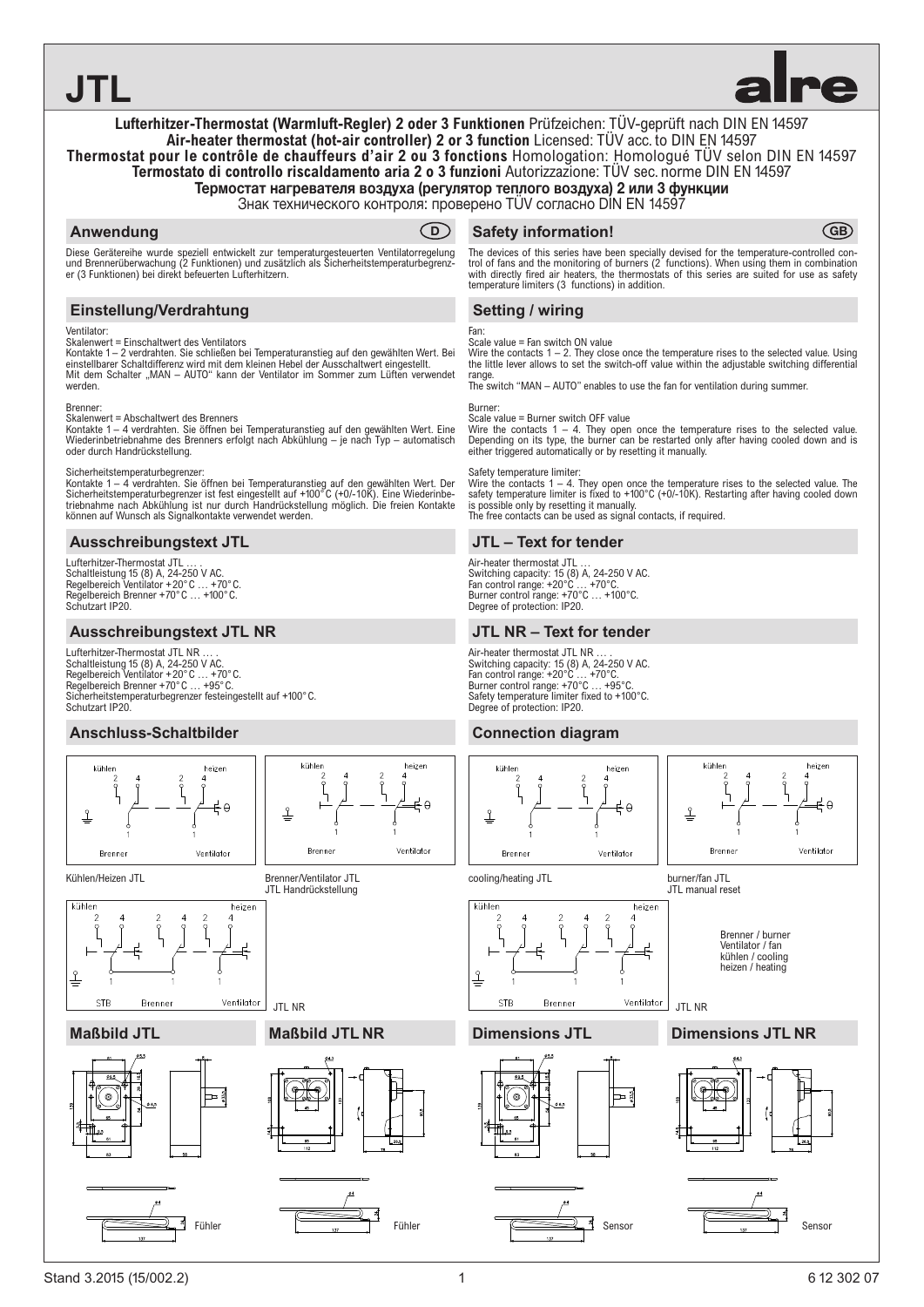## **Lieferprogramm**

| Ventilator-<br>Bereich | Diff. Venti. Brenner-Bereich Diff. X Kapillarlge. Typ                                                                                                                                                                                                            | Bren.       |  |                                                                                                                                                                                                        |
|------------------------|------------------------------------------------------------------------------------------------------------------------------------------------------------------------------------------------------------------------------------------------------------------|-------------|--|--------------------------------------------------------------------------------------------------------------------------------------------------------------------------------------------------------|
|                        | $+20+70°C$ 8 K - 30 K +70  +100°C 8 K<br>$+20+70°C$ 8 K - 30 K +70  +100 °C<br>$+20$ $+70^{\circ}$ C $8K-30K+70$ $+95^{\circ}$ C<br>$+20+70°C$ 8 K - 30 K +70  +100 °C<br>$+20+70°C$ $8K-30K+70+95°C$<br>$+20+70$ °C $8K-30K+70+100$ °C $8K$ 1250 mm JTL 11 (TW) | HR 1<br>8 K |  | 350 mm JTL 2 (TW)<br>350 mm JTL 4 (STB)<br>350 mm JTL 4 NR (TW/STB)<br>HR X 350 mm JTL 8 (STB)<br>8 K X 350 mm JTL 8 NR (TW/STB)<br>+20  +70°C 8 K - 30 K +70  + 95°C 8 K X 1250 mm JTL 17 NR (TW/STB) |

 $X = \ddot{\cup}$  berhitzungsschutz

#### **Technische Daten**

| Schaltleistung:<br>Differential:                     | 15 (8) A, 24-250 V AC<br>siehe Lieferprogramm                                                                                                                            |  |  |  |
|------------------------------------------------------|--------------------------------------------------------------------------------------------------------------------------------------------------------------------------|--|--|--|
| Kontakte:                                            | 2 oder 3 staubgekapselte Mikroschalter als einpolige,<br>potentialfreie Wechselkontakte                                                                                  |  |  |  |
| Kontaktarten:                                        | JTL - (TW) Brenner / Ventilator - Typ2.B<br>JTL - (TW/STB) Brenner / Ventilator - Typ2.B<br>$STB - Type2.B.H.K.P.V$<br>JTL - (STB) Brenner / Ventilator - TYP2.B.H.K.P.V |  |  |  |
| Schutzklasse:                                        |                                                                                                                                                                          |  |  |  |
| Schutzart:                                           | IP20                                                                                                                                                                     |  |  |  |
| Umgebungstemperatur: -15  +80°C                      |                                                                                                                                                                          |  |  |  |
|                                                      | Max. Fühlertemperatur: +200°C, kältesicher bis ca. -15°C                                                                                                                 |  |  |  |
| Gehäuse:<br>Fühler:                                  | Stahlblech verzinkt, Deckel lackiert                                                                                                                                     |  |  |  |
|                                                      | Flüssigkeitsfühler aus Cu; der Fühler ist auf der gesamten Länge<br>aktiv                                                                                                |  |  |  |
| Fühlerbruch:                                         | bei Fühlerbeschädigung oder Fühlerbruch öffnen die<br>Kontakte 1 und 4 des Ventilators                                                                                   |  |  |  |
| Überhitzungsschutz:                                  | Das Gerät schützt vor unkontrollierter Überhitzung, verursacht z.B.                                                                                                      |  |  |  |
|                                                      | durch Wärmestau oder durch schleichenden Kapillarfüllverlust                                                                                                             |  |  |  |
|                                                      | bei nicht sichtbaren Beschädigungen des Fühlers oder des Kapil-                                                                                                          |  |  |  |
|                                                      | larrohres etc. Bei Erreichen einer Temperatur von 220°C schmilzt                                                                                                         |  |  |  |
|                                                      | das Sicherheitslot im Fühler und das Gerät schaltet, durch Verlust                                                                                                       |  |  |  |
|                                                      | des Füllmediums, den Brenner zur sicheren Seite hin ab. Der Bren-                                                                                                        |  |  |  |
|                                                      | ner ist nicht wiedereinschaltbar. Das Gerät ist dann unbrauchbar                                                                                                         |  |  |  |
|                                                      | und dient als Nachweis der vorhanden gewesenen Übertemperatur<br>von mindestens 220 °C.                                                                                  |  |  |  |
| Eigensicherheit/                                     |                                                                                                                                                                          |  |  |  |
| Kälteschutz:                                         | Die Geräte sind eigensicher, d. h. bei Verlust des Fühlermediums                                                                                                         |  |  |  |
|                                                      | z. B. durch Fühlerbruch, wird der Brenner abgeschaltet. Da Minus-                                                                                                        |  |  |  |
|                                                      | temperaturen durch Volumenverringerung des Fühlermediums                                                                                                                 |  |  |  |
|                                                      | denselben Effekt erzeugen, werden die Geräte mittels der "Käl-                                                                                                           |  |  |  |
|                                                      | teschraube" so justiert, dass sie erst bei Temperaturen unter                                                                                                            |  |  |  |
|                                                      | - 15 °C den Brenner abschalten. Die Wiedereinschaltung kann nur                                                                                                          |  |  |  |
|                                                      | manuell bei höheren Temperaturen als ca. - 5 °C mittels der Hand-                                                                                                        |  |  |  |
| Montage:                                             | rückstelltaste erfolgen.<br>lageunabhängig; der Fühler kann um 90° gebogen werden, wobei                                                                                 |  |  |  |
|                                                      | eine Daumenbreite Abstand vom Membranenkopf einzuhalten ist                                                                                                              |  |  |  |
|                                                      | und der Fühler über den Daumen gebogen werden sollte. Die Füh-                                                                                                           |  |  |  |
|                                                      | lerwendel darf nicht gebogen werden.                                                                                                                                     |  |  |  |
| Lieferumfang                                         |                                                                                                                                                                          |  |  |  |
| Inklusive Bereichseinengung und Kanal-Abdichtplatte. |                                                                                                                                                                          |  |  |  |

## **Consigne de sécurité fondamentale**  $\qquad \qquad \qquad \textbf{(F)}$

Les dispositifs de cette série ont été spécialement conçus pour le réglage de ventilateurs<br>en fonction de la température et pour la surveillance de brûleurs (2 fonctions). Ils convi-<br>ennent aussi pour l'utilisation avec de

## **Réglage/câblage**

Ventilateur: Valeur d'échelle = Valeur d'enclenchement du ventilateur

Câbler les contacts 1 à 2. Ils se ferment lorsque la température monte à la valeur sélection-née. Le réglage de la valeur de coupure dans les limites du différentiel réglable se fait au moyen du petit levier.

Le commutateur «MAN – AUTO» permet d'utiliser le ventilateur pour des fins de ventilation durant l'été.<br>Brûleur:

Brûleur:<br>Valeur d'échelle = Valeur de coupure du brûleur<br>Câbler les contacts 1 à 4. Ils s'ouvrent lorsque la température monte à la valeur sélection-<br>née. Dépendant du type du brûleur, sa remise en service n'a lieu qu'aprè

Limiteur de température de sécurité:<br>Câbler les contacts 1 à 4. Ils s'ouvrent lorsque la température monte à la valeur sélection-<br>née. Le limiteur de température de sécurité est réglé fixe sur +100°C (+0/-10K). La remise en service du générateur d'air chaud à chauffage direct n'a lieu qu'après son refroidisse-<br>ment au moyen d'une réinitialisation manuelle.<br>Les contacts libres peuvent, en cas de besoin, être utilisés en tant que contacts de

## **JTL – Texte pour appels d'offre**

Thermostat pour le contrôle de chauffeurs d'air JTL … Puissance de coupure: 15 (8) A, 24-250 V AC. Plage de réglage ventilateur: +20°C … +70°C. Plage de réglage brûleur: +70°C … +100°C. Type de protection: IP20.

## **JTL NR – Texte pour appels d'offre**

Thermostat pour le contrôle de chauffeurs d'air JTL NR …<br>Puissance de coupure: 15 (8) A, 24-250 V AC.<br>Plage de réglage ventilateur: +20°C … +70°C.<br>Plage de réglage brûleur: +70°C … +95°C.<br>Limiteur de température de sécurit Type de protection: IP20.

### **Product range**

| Fan scale<br>range | Switch.diff. Burner range<br>fan                                                                                                                                                                                                                                                                          | burn.                                                                              | Diff. X Capillary<br>lat. | Type                                                                                                                                                         |
|--------------------|-----------------------------------------------------------------------------------------------------------------------------------------------------------------------------------------------------------------------------------------------------------------------------------------------------------|------------------------------------------------------------------------------------|---------------------------|--------------------------------------------------------------------------------------------------------------------------------------------------------------|
|                    | $+20+70°C$ 8 K - 30 K +70  +100°C<br>$+20+70°C$ 8 K - 30 K +70  +100°C<br>$+20+70°C$ 8 K - 30 K +70 $$ + 95°C<br>$+20+70°C$ 8 K - 30 K +70  +100°C<br>$+20+70°C$ 8 K - 30 K +70 $$ + 95°C<br>$+20+70°C$ 8 K - 30 K +70 $$ +100 °C<br>$+20+70$ °C 8 K – 30 K +70 $+95$ °C 8 K X 1250 mm JTL 17 NR (TW/STB) | 8 K<br><b>HR</b><br>8 K<br><b>HR</b><br>$\mathsf{X}$<br>8 K<br>$\mathsf{X}$<br>8 K |                           | 350 mm JTL 2 (TW)<br>350 mm JTL 4 (STB)<br>350 mm JTL 4 NR (TW/STB)  <br>350 mm JTL 8 (STB)<br>350 mm <b>JTL 8 NR (TW/STB)</b><br>1250 mm <b>JTL 11 (TW)</b> |

 $X =$  Overheating protection

#### **Technical data**

| Switching capacity:<br>Switching difference:<br>Contacts:                                         | 15 (8) A, 24-250 V AC<br>see "Product range"<br>2 or 3 microcontacts working as potential-free single-                                                                                                                                                                                                                                                                                                                                                                                                                                        |  |  |  |  |
|---------------------------------------------------------------------------------------------------|-----------------------------------------------------------------------------------------------------------------------------------------------------------------------------------------------------------------------------------------------------------------------------------------------------------------------------------------------------------------------------------------------------------------------------------------------------------------------------------------------------------------------------------------------|--|--|--|--|
| Contact types:                                                                                    | pole changeover contacts<br>$JTL - (TW)$ burner / fan - type 2.B<br>JTL - (TW/STB) burner / fan - type 2.B<br>$STB - type 2.B.H.K.P.V$<br>JTL - (\$TB) burner / fan - TYPE 2.B.H.K.P.V                                                                                                                                                                                                                                                                                                                                                        |  |  |  |  |
| Protection class:<br>Degree of protection:<br>Ambient temperature:<br>Max. admissible temperature | IP20<br>$-15 + 80^{\circ}C$                                                                                                                                                                                                                                                                                                                                                                                                                                                                                                                   |  |  |  |  |
| Housing:<br>Sensor:                                                                               | the sensor has been designed for: $+200^{\circ}$ C. Sensor resistant to cold up to approx. $-15^{\circ}$ C.<br>Made of zinc-coated sheet steel. Cover painted.<br>Liquid-filled sensing element housed in a copper casing.                                                                                                                                                                                                                                                                                                                    |  |  |  |  |
| Sensor breakage:                                                                                  | The sensor is active over its entire length.<br>The contacts $1 - 4$ of the fan open if the sensor gets                                                                                                                                                                                                                                                                                                                                                                                                                                       |  |  |  |  |
| Overheating protection:                                                                           | damaged and/or if a sensor breakage occurs.<br>The device protects against uncontrolled overheating<br>such as caused by a heat build-up or an overheating<br>due to a creeping loss of the sensor medium (liquid in<br>the capillary tube) in the event the sensor or capillary<br>tube suffered invisible damages or the like. Upon the<br>attaining of a temperature of 220°C, the safety solder                                                                                                                                           |  |  |  |  |
|                                                                                                   | used to seal up the capillary sensor melts and the<br>device, due to the loss of the liquid sensor medium,<br>deactivates the burner in a fail-safe manner. After that,<br>the burner cannot be restarted. The device is now<br>unserviceable and, in this condition, serves to provide<br>evidence that an excess temperature of at least 220°C<br>had been reached.                                                                                                                                                                         |  |  |  |  |
| Intrinsic safety/cold protection:                                                                 | The devices are fail-safe types, i.e. the burner is deacti-<br>vated if the sensor medium (liquid) vanishes or gets<br>lost, such as in the event of a sensor breakdown. As<br>temperatures below freezing may produce the same<br>effect due to a volume reduction of the liquid in the<br>sensor, the devices can be adjusted by a special adju-<br>sting screw in such a manner that the burner is deac-<br>tivated only at a temperature level below -15°C. Restart<br>is possible only at temperatures above $-5^{\circ}$ C by actuating |  |  |  |  |
| Mounting:                                                                                         | the reset button manually.<br>Possible in any position. The sensor can be bent by 90°.<br>In doing so, take care to observe a thumb width's<br>distance to the diaphragm head. Use your thumb as a<br>support for bending it. The sensor coil must not be bent.                                                                                                                                                                                                                                                                               |  |  |  |  |
| <b>Delivery contents</b>                                                                          | The device is delivered including setting range limitation mechanism and a plate for the                                                                                                                                                                                                                                                                                                                                                                                                                                                      |  |  |  |  |
|                                                                                                   |                                                                                                                                                                                                                                                                                                                                                                                                                                                                                                                                               |  |  |  |  |

sealing of conduits.

### **Avvertenza di sicurezza I**

Questa serie di dispositivi è stata concepita specialmente per la regolazione con controllo<br>di temperatura dell'aria negli impianti ventilanti, per il controllo dei bruciatori (2 funzioni)<br>ed in aggiunta come interruttore d'aria calda.

# **Regolazione/Allacciamento**

Ventilatore: Valore di taratura = Valore d'inserimento del riscaldamento

Contatti 1 – 2 collegati. Il contatto si<br>apre quando la temperatura raggiunge il valore richiesto. L'eventuale valore differenziale di<br>regolazione si effettua per mezzo della levetta piccola. Il valore di disinserimento pu  $\mu$ OTIJA – Bruciatore:

Valore di taratura = Valore d'interruzione del bruciatore Contatti 1 – 4 collegati. Gli stessi si apro-no quando la temperatura raggiunge il valore di taratura. Il bruciatore é rimesso in funzione automaticamente o per reinserzione di manuale, a

seconda del modello del regolatore, dopo che si é raffredato. Interruttore di sicurezza della temperatura:

Contatti 1 – 4 collegati. Il contatto si apre quando la temperatura raggiunge il valore di ta-<br>ratura. L'interruttore di sicurezza é tarato a +100°C (+0/-10K), l'inserzione del gruppo può<br>avvenire per rein-serzione di manu I contatti liberi possono essere usati come contatti di segnalazione.

## **Testo per offerta JTL**

Termostato di controllo riscaldamento aria JTL … . Carico 15 (8) A, 24-250 V AC. Scala ventilatore +20°C … +70°C. Scala bruciatore +70°C … +100°C. Grado di protezione IP20.

#### **Testo per offerta JTL NR**

Termostato di controllo riscaldamento aria JTL NR ... .<br>Carico 15 (8) A, 24-250 V AC.<br>Scala ventilatore +20°C ... +70°C.<br>Scala bruciatore +70°C ... +95°C.<br>Interruttore di sicurezza della temperature é tarato a +100°C.<br>Inte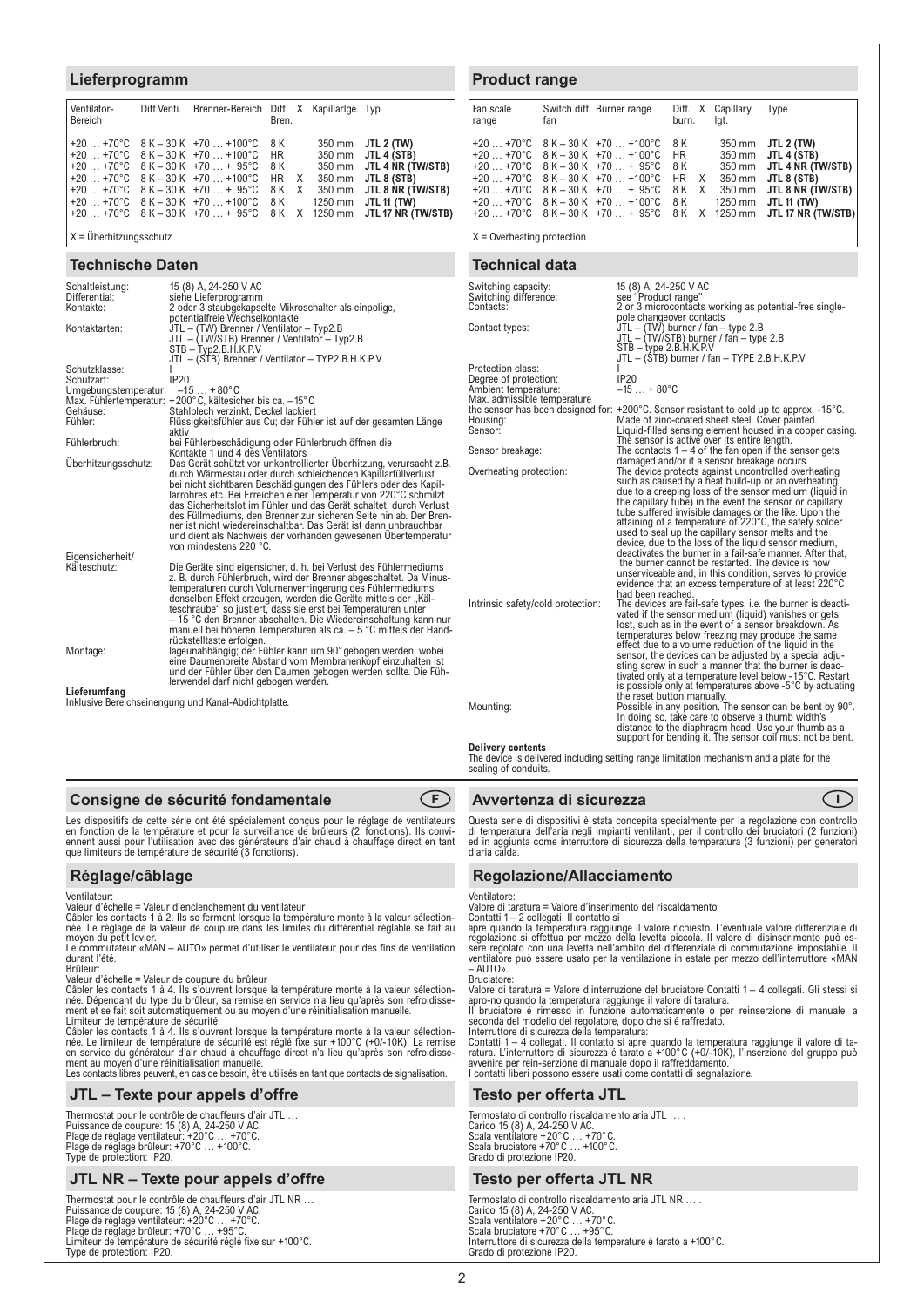

Un mécanisme pour la limitation de la plage de réglage et une plaque pour l'étanchement de conduites font également partie de la livraison.